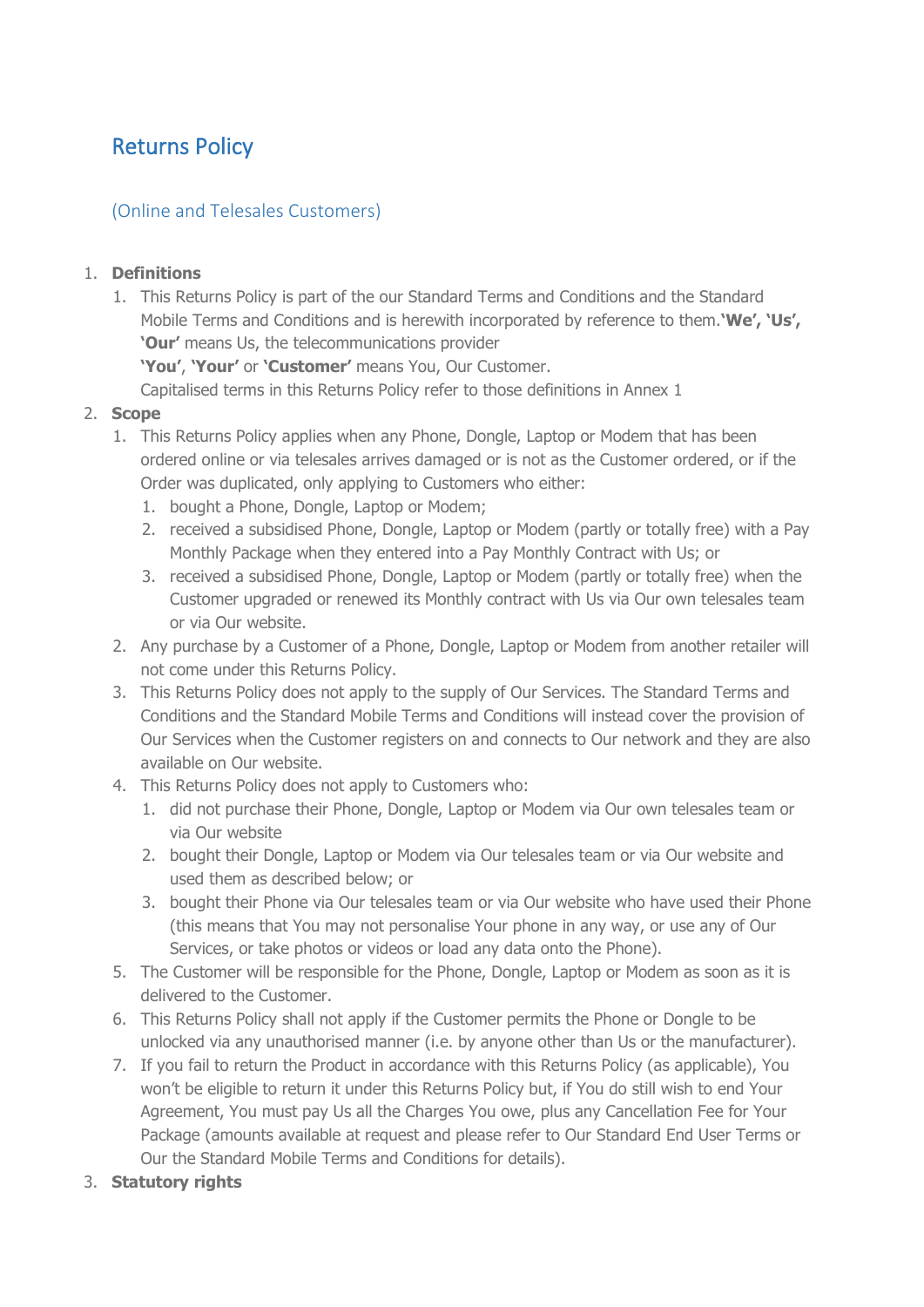- 1. The policies set out in this Returns Policy section will not affect any of the Customer's statutory rights.
- 2. For more information on statutory rights, a Customer should contact any local authority Trading Standards Department or Citizens Advice Bureau.

## 4. **Manufacturer's warranty**

- 1. The manufacturer of the Phone, Dongle or Modem will have provided the Customer with a warranty against defects in materials and workmanship for a period of at least 12 months from purchase. Further details of the manufacturer's warranty can be found in Your Dongle, Phone or Modem Box. This warranty is in addition to the Customer's statutory rights.
- 2. We only act as the manufacturer's agent for the purposes of processing any warranty claims. We are not the manufacturer of the Phone, Dongle or Modem and the manufacturer is the company referred to in the manufacturer's warranty documentation.
- 3. A Customer must notify Our Customer Services if a Customer wishes to make a warranty claim against the manufacturer.
- 4. For details of any manufacturer's warranty given in respect of a Laptop, a Customer will need to refer to the details of the manufacturer's warranty which may be included in the Laptop box. A Customer should also refer to the information in the manufacturer's warranty or materials for details of how to make a claim under the manufacturer's warranty in respect of a Laptop.

## 5. **Products damaged on arrival**

1. If a Customer discovers that a Phone, Dongle, Laptop and/or Modem is visibly damaged on arrival, the Customer should either write on the delivery note that the packaging is damaged, or refuse to accept the delivery. The Customer should also contact Us within 7 calendar days with details of the damage. This will help Us considerably in raising the matter with our appointed courier. Once the damaged goods have been received back into our warehouse, then we will repair them or replace them.

# 6. **Products not as ordered**

1. If the Customer receives goods from Us that differ from what the Customer has ordered, then We strongly recommend that the Customer notifies Us as soon as possible by phone and by email to our customer services team.

#### 7. **Products or order duplicate**

1. In the event that a Customer's order or goods have been duplicated by mistake, then the Customer must notify Us as soon as possible using Our Online Returns Tool.

# 8. **Returning the Product**

- 1. For the purpose of this paragraph 8, the terms "Product" shall cover Phone, Dongle Modem and/or Laptop.
- 2. If the Customer bought the Product from a third party (either in a retail store, over the phone or online) and the Customer wishes to return it, the Customer should refer to the Returns Policy issued by that retailer.
- 3. The Customer will need to provide a receipt or delivery note as proof of purchase.
- 4. Any refund to a Customer under this Returns Policy will be in the same form as the Customer's original payment.
- 5. If a Customer has used the Product, We may charge the Customer for any data used or for any other usage.
- 6. If You are unsure what to do please call Our Customer Services.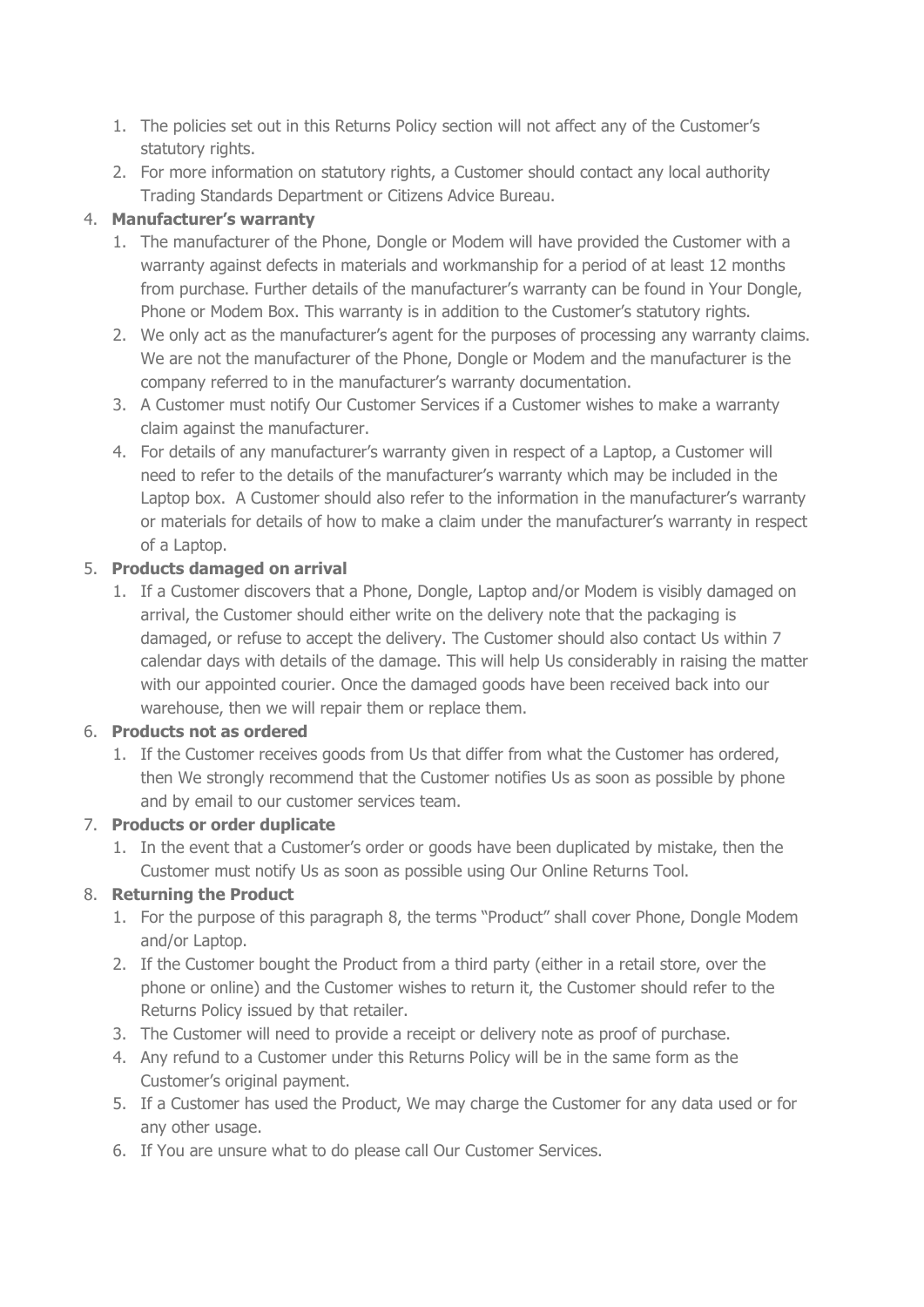- 7. If the Product is unused and is to be returned under this Returns Policy, then the Product must be returned, along with the original Boxed Accessories and documentation "as new" to Us within 14 days of delivery, including any "free gifts" and all other related material.
- 8. You may be reasonably charged for any items or components that are missing or which have been damaged since the Product was received. Otherwise, We may not allow You to return the Product and cancel Your Agreement with Us or We may charge You for any items or components that are missing or which have been damaged since You received the Product (if applicable).

#### 9. **Phones**

If you return Your Phone, you must ensure that:

- 1. Your Phone and any Boxed Accessories are returned "as sold" and "unused". This means that You must not have used the Phone. By using the Phone, We mean by way of nonexhaustive examples:
	- 1. personalising it (for example, by setting the time or date, altering the menu views or ring tones or adding content of any kind (including any contacts);
	- 2. using it to access any of Our Services (for example, making or receiving voice or video calls, or text, photo or video messages, accessing or downloading any content or browsing the internet); or
	- 3. to take or store any videos, photos or loading data of any kind to the Phone (including 'Contacts' information).

#### 9. **Repair Service**

1. We do not provide a repair service so You should check to see if any repairs required are covered by the manufacturer's warranty.

#### 10. **Stored data**

1. If you return Your Phone, Dongle or Laptop, You will be responsible for removing all content, messages, information and any other data from the Dongle, Laptop, Phone or SIM (or any memory card included) prior to its return.

| <b>Accessory /</b><br><b>Accessories:</b> | any battery, battery charger, stylus, phone case, portable hands<br>free, SIM or consumable item (items which are regularly replaced)<br>or any other item authorised by Us that may facilitate the use of<br>Your Phone; |
|-------------------------------------------|---------------------------------------------------------------------------------------------------------------------------------------------------------------------------------------------------------------------------|
|                                           |                                                                                                                                                                                                                           |
| <b>Agreement:</b>                         | We mean Your agreement with Us for the supply of Services;                                                                                                                                                                |
| <b>Boxed Accessories:</b>                 | all Accessories that You receive as part of the original packaging of<br>Your Phone, Dongle, Laptop or Modem;                                                                                                             |
| <b>Cancellation Fee:</b>                  | Means the cancellation fee or charge set out in Your Agreement if<br>We end the Agreement due to Your conduct or if You end Your                                                                                          |

#### 1. ANNEX 1 – DEFINITIONS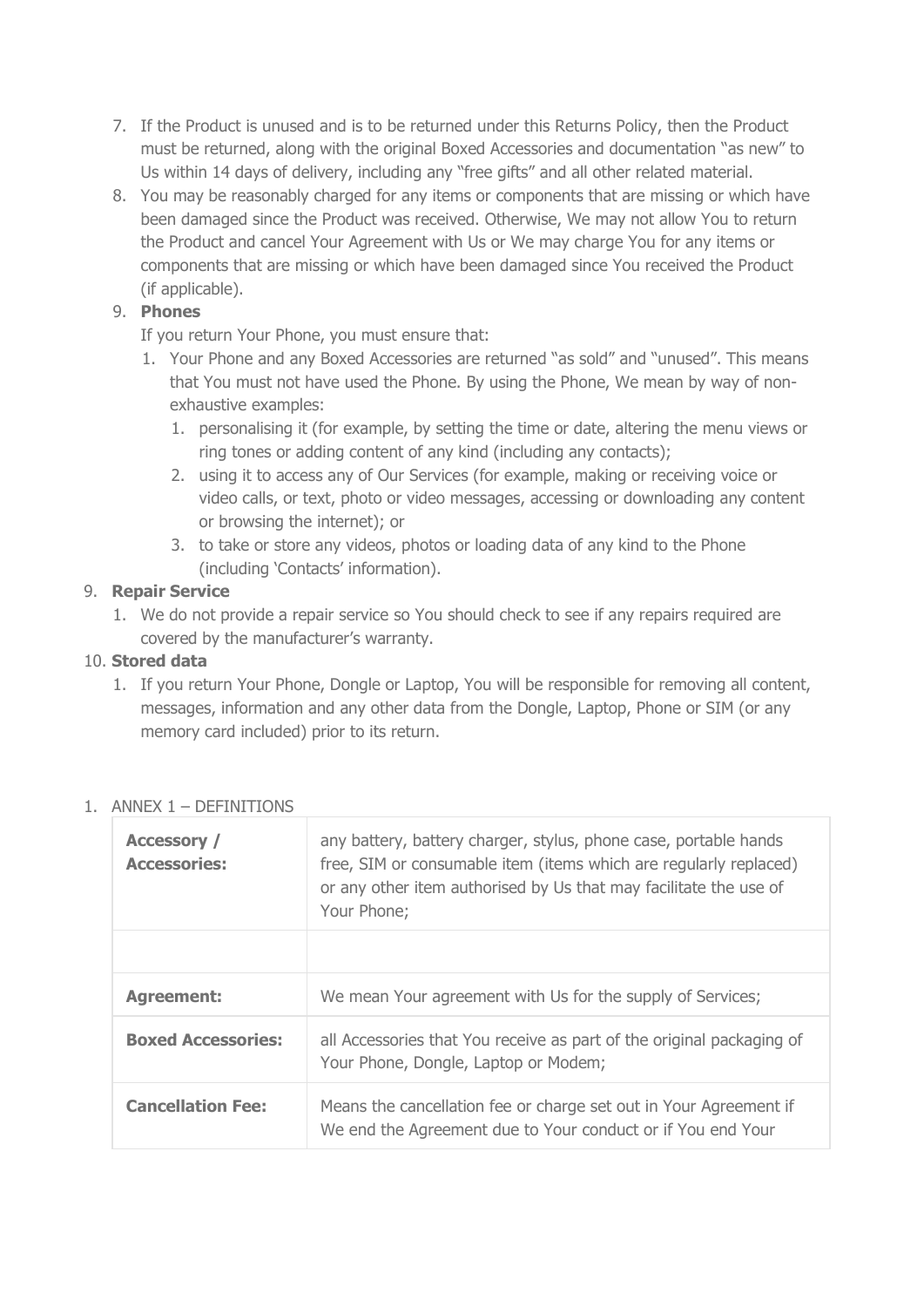|                                                 | Agreement within the Minimum Term. The fee is available on<br>request;                                                                                                                                                                                                                                                                                                                                      |
|-------------------------------------------------|-------------------------------------------------------------------------------------------------------------------------------------------------------------------------------------------------------------------------------------------------------------------------------------------------------------------------------------------------------------------------------------------------------------|
| <b>Charges:</b>                                 | charges for access to, and use of, Our Services in respect of Your<br>Package. These charges may cover (without limitation) fixed<br>periodic charges, usage charges, account administration fees, fees<br>for Connection and re-Connection and any costs incurred in<br>collecting outstanding payments from You;                                                                                          |
| <b>Customer Services:</b>                       | Our customer services team who are available to help You with Your<br>queries, details of which are on Our website                                                                                                                                                                                                                                                                                          |
| Damage:                                         | any accidental, sudden and unforeseen damage to the Phone<br>caused by external means which affects the operational functioning<br>of the Phone;                                                                                                                                                                                                                                                            |
| <b>Disconnection:</b>                           | the procedure by which We stop Your access to Our Services.<br>'Disconnected' and 'Disconnecting' have corresponding meanings;                                                                                                                                                                                                                                                                              |
| <b>Dongle:</b>                                  | the USB Modem that is authorised by Us for Connection to the<br>Mobile Network Operator's network which is used to access Our<br>Services, excluding all Accessories;                                                                                                                                                                                                                                       |
| Laptop:                                         | a laptop (including an iPod touch, Ipad or similar devices) which is<br>used in conjunction with a Dongle and/or SIM to access Our<br>Services;                                                                                                                                                                                                                                                             |
| <b>Minimum Term:</b>                            | the minimum period for the supply of Services as specified in Your<br>application form commencing on the date of Registration. Where no<br>period is specified in the Application a minimum period of 1 months<br>from the date of Registration will apply;                                                                                                                                                 |
| <b>Mobile Network</b><br><b>Operator (MNO):</b> | the mobile network operator(s) providing network services to Our<br>Network Provider;                                                                                                                                                                                                                                                                                                                       |
| <b>Modem:</b>                                   | a modem which is used to access Our Services;                                                                                                                                                                                                                                                                                                                                                               |
| Package:                                        | our current Packages available for You as well as any other<br>Packages We may introduce in the future. There may be more than<br>one Package available for You to choose from and if so, You will be<br>required to select one before You are Connected to Us. The<br>Packages may be amended or withdrawn from time to time, and can<br>be viewed at Our website or requested from Our Customer Services; |
| <b>Product</b>                                  | a Phone, Dongle, Laptop or Modem;                                                                                                                                                                                                                                                                                                                                                                           |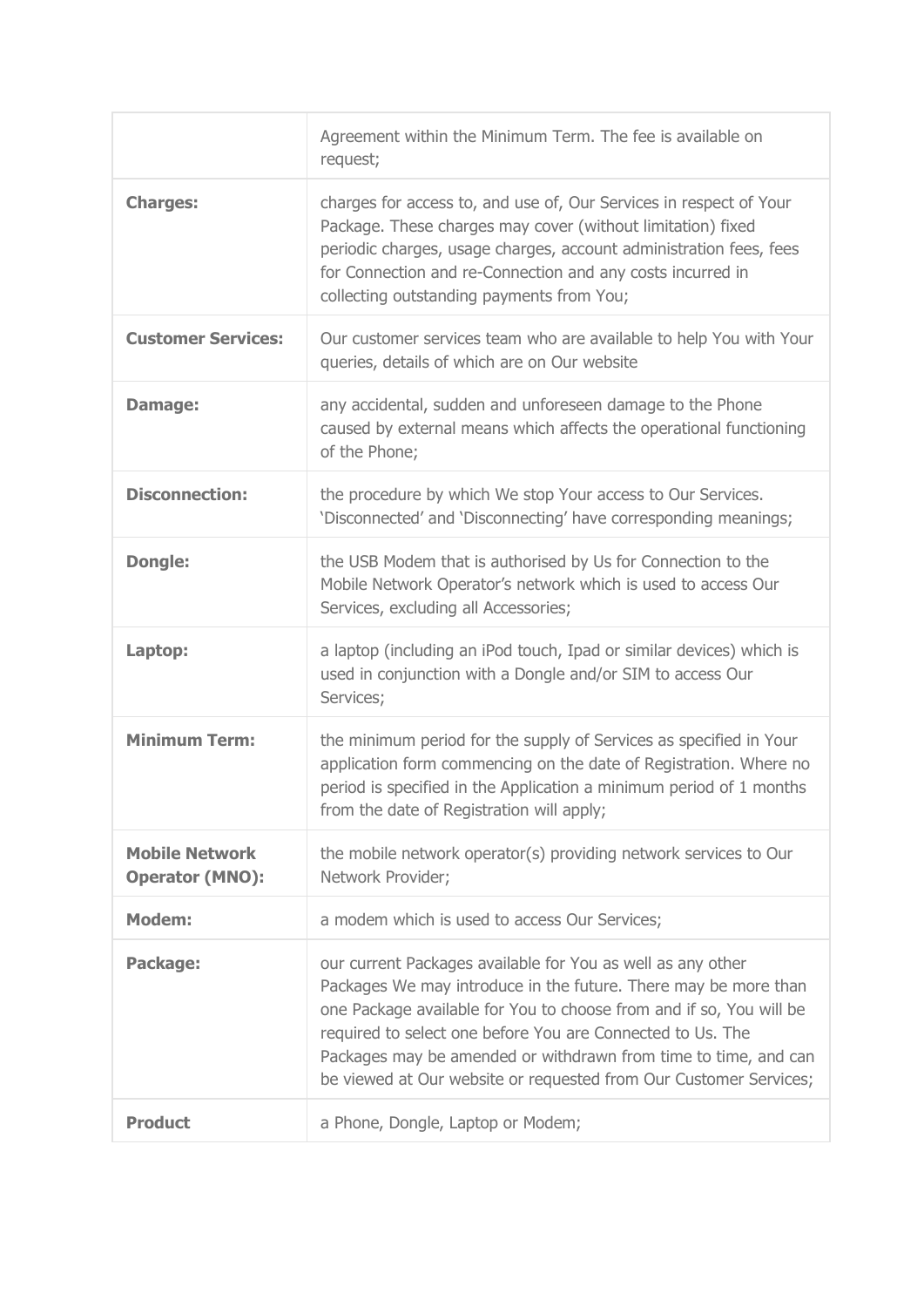| Pay As You Go<br><b>Customer:</b>                                | a Customer who pays for their access to and use of Our Services in<br>advance via a Pay As You Go Voucher;                                                                                 |
|------------------------------------------------------------------|--------------------------------------------------------------------------------------------------------------------------------------------------------------------------------------------|
| Pay As You Go<br><b>Voucher:</b>                                 | a voucher or any other payment mechanism or receipt or receipt<br>used to top-up Your account to gain access to Our Services;                                                              |
| <b>Pay Monthly</b><br><b>Customer:</b>                           | a Customer who receives periodic bills for their use of Our Services;                                                                                                                      |
| <b>Phone:</b>                                                    | the device or phone that is authorised by Us for Connection to the<br>Mobile Network Operator's network which is used to access Our<br>Services, excluding all Accessories;                |
| <b>Phone Box:</b>                                                | the package delivered to You containing the Phone, SIM, Terms for<br>Our Services, the terms for Our Returns Policy and anything else<br>required to be delivered to You with Your Phone;  |
| <b>Phone Unlock Fee:</b>                                         | the sum equivalent to the total of all the monthly Charges still<br>remaining during the initial 12 months of the Minimum Term of Your<br>Agreement;                                       |
| <b>Ready-to-go Pack:</b>                                         | a Mobile Broadband Pay As You Go combination package consisting<br>of a Dongle which is pre-loaded with a Pay As You Go Voucher data<br>allowance;                                         |
| <b>Returns Policy:</b>                                           | this Returns Policy as amended by Us from time to time;                                                                                                                                    |
| <b>Re-Connection:</b>                                            | have the same meaning as connection;                                                                                                                                                       |
| SIM:                                                             | a card which contains Your phone number and enables You to<br>access Our Services;                                                                                                         |
| <b>Standard Mobile</b><br><b>Terms and</b><br><b>Conditions:</b> | means the terms and conditions for the use of Our mobile services;                                                                                                                         |
| <b>Storage Services:</b>                                         | any of Our Services in the List of Services which offer You storage<br>capacity on the Mobile Network Operator's network for storage of<br>content which You access from Our Services;     |
| <b>Suspension:</b>                                               | the procedure by which We temporarily Disconnect Your access to<br>the Our Services. 'Suspend' has a corresponding meaning;;                                                               |
| <b>Services (or</b><br>Services):                                | the services offered by Us, including call services messaging<br>services, storage services, age Restricted Services and premium<br>Services, which We have agreed to provide for You; and |